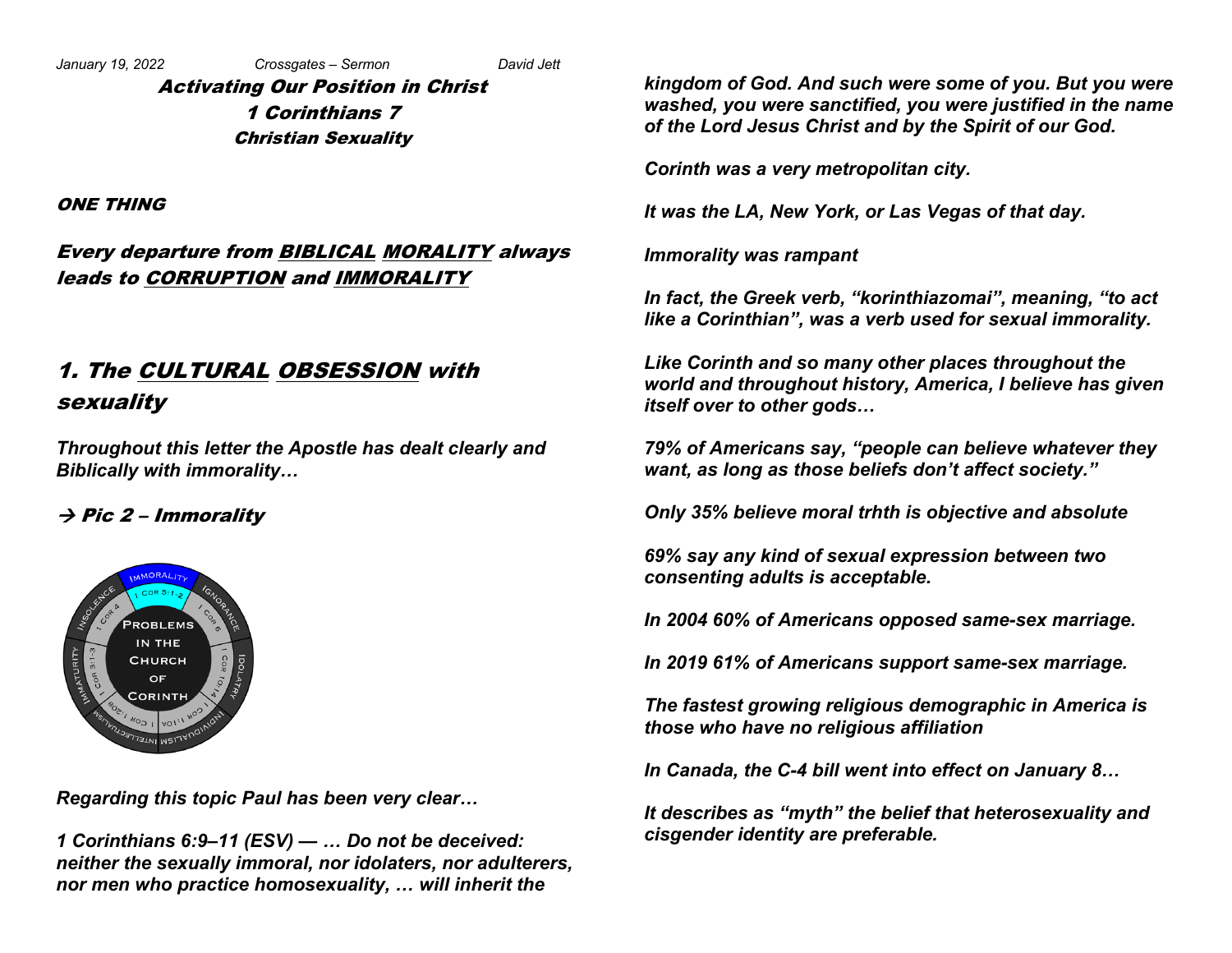*January 19, 2022 Crossgates – Sermon David Jett According to Fox News, "Counseling that does not align with such a worldview now carries a potential five-year jail sentence."*

*America is in a spiritual pandemic…*

*We are imploding from the bottom up and the top down!*

*But how exactly did we get here…*

*The Seven Mountains of Cultural Influence…*

#### Pic 3 – Seven Mountain Names



#### Pic 4 – Seven Mountain Truth



*First, we fell for the…* 

#### $\rightarrow$  The Humanistic Delusion

*Romans 1:18–23 (ESV) — 18 For the wrath of God is revealed from heaven against all ungodliness and unrighteousness of men, who by their unrighteousness suppress the truth. For what can be known about God is plain to them, because God has shown it to them. For his invisible attributes, namely, his eternal power and divine nature, have been clearly perceived, ever since the creation of the world, in the things that have been made. So they are without excuse. For although they knew God, they did not honor him as God or give thanks to him, but they became futile in their thinking, and their foolish hearts were darkened. Claiming to be wise, they became fools, and exchanged the glory of the immortal God for images resembling mortal man and birds and animals and creeping things.*

*So what did the Lord do?*

### $\rightarrow$  The Sexual Devolution!

*Romans 1:24–25 (ESV) — Therefore God gave them up in the lusts of their hearts to impurity, to the dishonoring of their bodies among themselves, because they exchanged the truth about God for a lie and worshiped and served the creature rather than the Creator, who is blessed forever! Amen.*

*In the 60's we saw, what was described as the "Sexual Revolution"*

*Along with it came a meteoric rise in STDs and Drug abuse*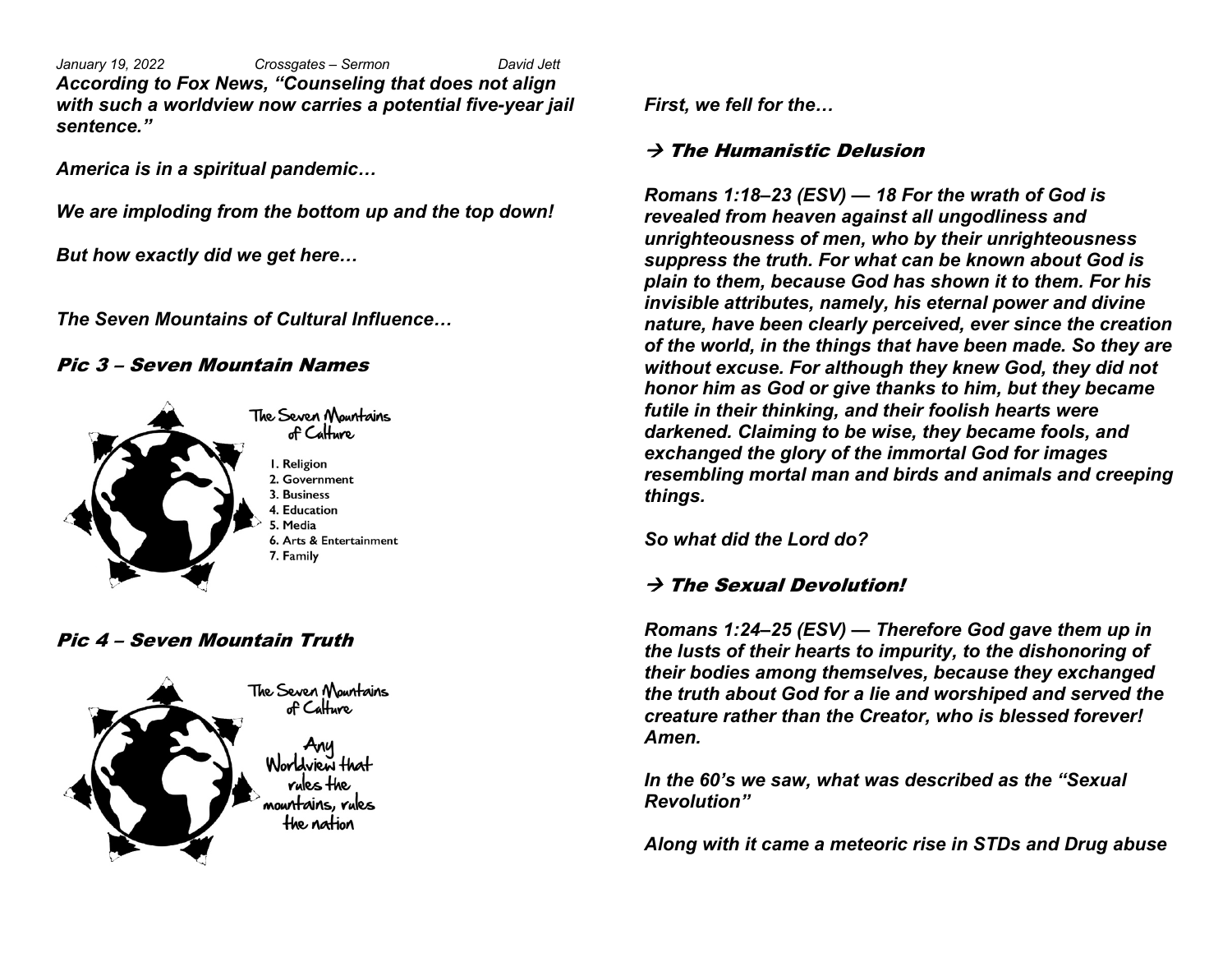*January 19, 2022 Crossgates – Sermon David Jett Prayer was removed from our public schools…*

*Any religious symbols were removed from display on public property…*

*Fourteen year-old girls couldn't pray in school, but she could get condoms and birth-control pills without parental consent…*

*This devolution gave way to …*

## $\rightarrow$  The Sexual Perversion!

*Romans 1:26–27 (ESV) — For this reason God gave them up to dishonorable passions. For their women exchanged natural relations for those that are contrary to nature; and the men likewise gave up natural relations with women and were consumed with passion for one another, men committing shameless acts with men and receiving in themselves the due penalty for their error.* 

*This tsunami of open immorality and rejection of God's laws is resulting in …*

## $\rightarrow$  Cultural Devastation!

*Romans 1:28–32 (ESV) — And since they did not see fit to acknowledge God, God gave them up to a debased mind to do what ought not to be done. They were filled with all manner of unrighteousness, evil, covetousness, malice. They are full of envy, murder, strife, deceit, maliciousness. They are gossips, slanderers, haters of God, insolent, haughty, boastful, inventors of evil, disobedient to parents, foolish, faithless, heartless, ruthless. Though they know God's righteous decree that those who practice such things deserve to die, they not only do them but give approval to those who practice them.*

*The Seven Mountains of Cultural Influence…*

*How did we get here?*

#### Pic 3 – Seven Mountain Names



Every departure from Biblical morality always leads to corruption and immorality

1. The CULTURAL OBSESSION with sexuality.

# 2. The CORRUPTING OVERSTEP against sexuality

*It appears, based upon Paul's comments in this chapter that the believers had swung the pendulum too far in the extreme…*

*They knew the problem of immorality in their culture and wanted to alleviate it from the believers…*

*As a result, some began teaching that they should completely abstain from all sexual relations…*

• *The Single remain celibate*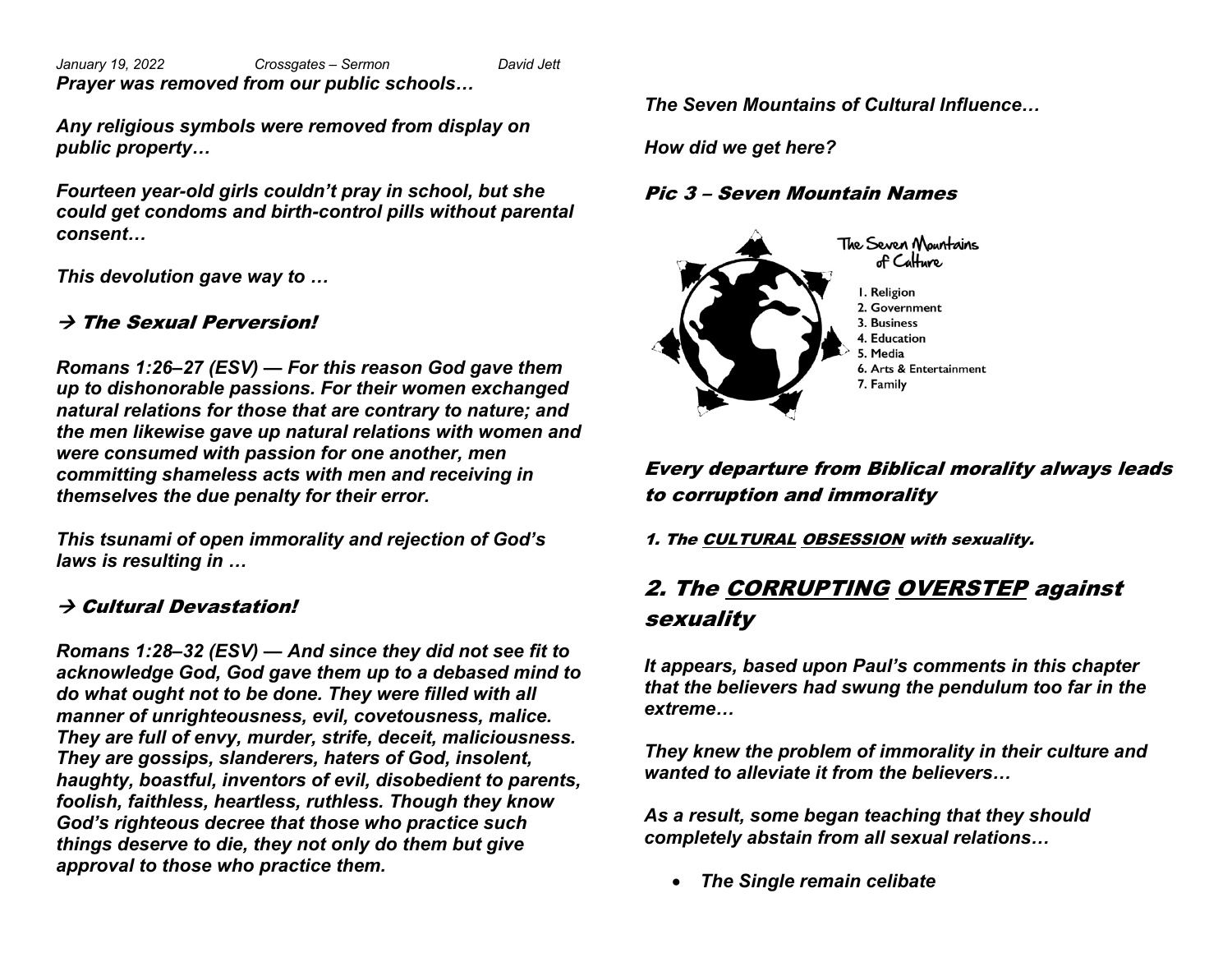*January 19, 2022 Crossgates – Sermon David Jett*

- *The Married refrain from sexual relations with their spouse*
- *The Engaged break their engagement and remain single*
- *If married to an unbeliever, divorce your spouse and remain single…*

*This overstep was creating greater corruption…*

*This form of "Morality" followed the STOIC Greek philosophers…*

*Greek Philosophy is first built upon this primase* 

The soul is trapped within an evil body

# Stoic philosophy – Depriving the body of all pleasure is the only way to control the body

*Many of the Corinthian believers were following this idea which resulted in the CORRUPTING OVERSTEP against sexuality…*

*A reaction within the Corinthian Church against this teaching was those who were following the Epicurean philosophers…*

# Epicurean philosophy – Release the soul from any obligations to the body by letting the body run wild

*Some in the Church mistook grace as allowing this type of behavior…*

*1 Corinthians 5:1–2 (ESV) — It is actually reported that there is sexual immorality among you, and of a kind that is not tolerated even among pagans, for a man has his father's wife. And you are arrogant! Ought you not rather to* 

*mourn? Let him who has done this be removed from among you.*

Every departure from Biblical morality always leads to corruption and immorality

1. The CULTURAL OBSESSION with sexuality.

2. The CORRUPTING OVERSTEP against sexuality.

# 3. The CORRECTING OBEDIENCE regarding sexuality

*1 Corinthians 7:1–2 (ESV) — Now concerning the matters about which you wrote: "It is good for a man not to have sexual relations with a woman." But because of the temptation to sexual immorality, each man should have his own wife and each woman her own husband.*

- $\triangleright$  Single
	- Abstain from sexual relations

*1 Corinthians 7:1 (ESV) — Now concerning the matters about which you wrote: "It is good for a man not to have sexual relations with a woman."*

*Paul here is not advocating singleness, but simply stating that it is a valid way to serve the Lord…*

• Celebrate the gift of celibacy

*1 Corinthians 7:6–7 (ESV) — Now as a concession, not a command, I say this. I wish that all were as I myself am. But*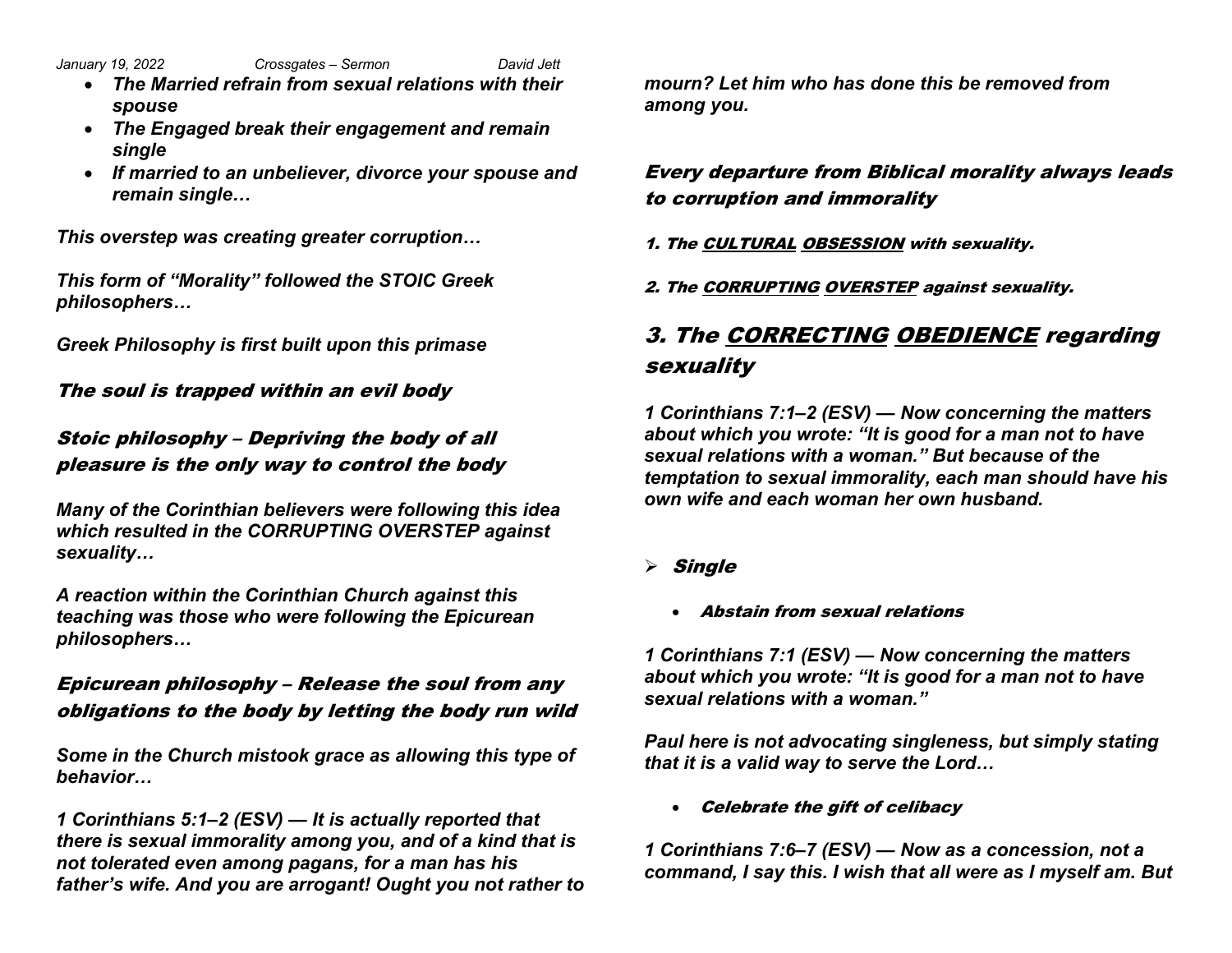*January 19, 2022 Crossgates – Sermon David Jett each has his own gift from God, one of one kind and one of another.*

*By Paul saying this in the midst of sexual self-control, he is making a very important statement…*

*The sexual self-control Paul is referring to comes from the Holy Spirit, NOT from a determined will!*

• Don't be afraid to marry

*1 Corinthians 7:8–9 (ESV) — To the unmarried and the widows I say that it is good for them to remain single, as I am. But if they cannot exercise self-control, they should marry. For it is better to marry than to burn with passion.*

#### $\triangleright$  Engaged

*1 Corinthians 7:25–28 (ESV) — Now concerning the betrothed, I have no command from the Lord, but I give my judgment as one who by the Lord's mercy is trustworthy. I think that in view of the present distress it is good for a person to remain as he is. Are you bound to a wife? Do not seek to be free. Are you free from a wife? Do not seek a wife. But if you do marry, you have not sinned, and if a betrothed woman marries, she has not sinned. Yet those who marry will have worldly troubles, and I would spare you that.*

- Abstain from sexual relations until married
- You are free to marry
- Marriage is difficult
- $\triangleright$  Married w/ believer
	- Fulfill your sexual responsibility

*1 Corinthians 7:3–4 (ESV) — The husband should give to his wife her conjugal rights, and likewise the wife to her husband. For the wife does not have authority over her own body, but the husband does. Likewise the husband does not have authority over his own body, but the wife does.* 

• Refrain from all sexual immorality

*1 Corinthians 7:5 (ESV) — Do not deprive one another, except perhaps by agreement for a limited time, that you may devote yourselves to prayer; but then come together again, so that Satan may not tempt you because of your lack of self-control.*

• Marriage is a lifelong commitment

*1 Corinthians 7:10–11 (ESV) — To the married I give this charge (not I, but the Lord): the wife should not separate from her husband (but if she does, she should remain unmarried or else be reconciled to her husband), and the husband should not divorce his wife.*

*"Marry the one you love" – BASED ON EMOTION*

*"Love the one you marry" – BASED ON COMMITMENT*

• Marriage is difficult

*1 Corinthians 7:27–28 (ESV) — Are you bound to a wife? Do not seek to be free. Are you free from a wife? Do not seek a*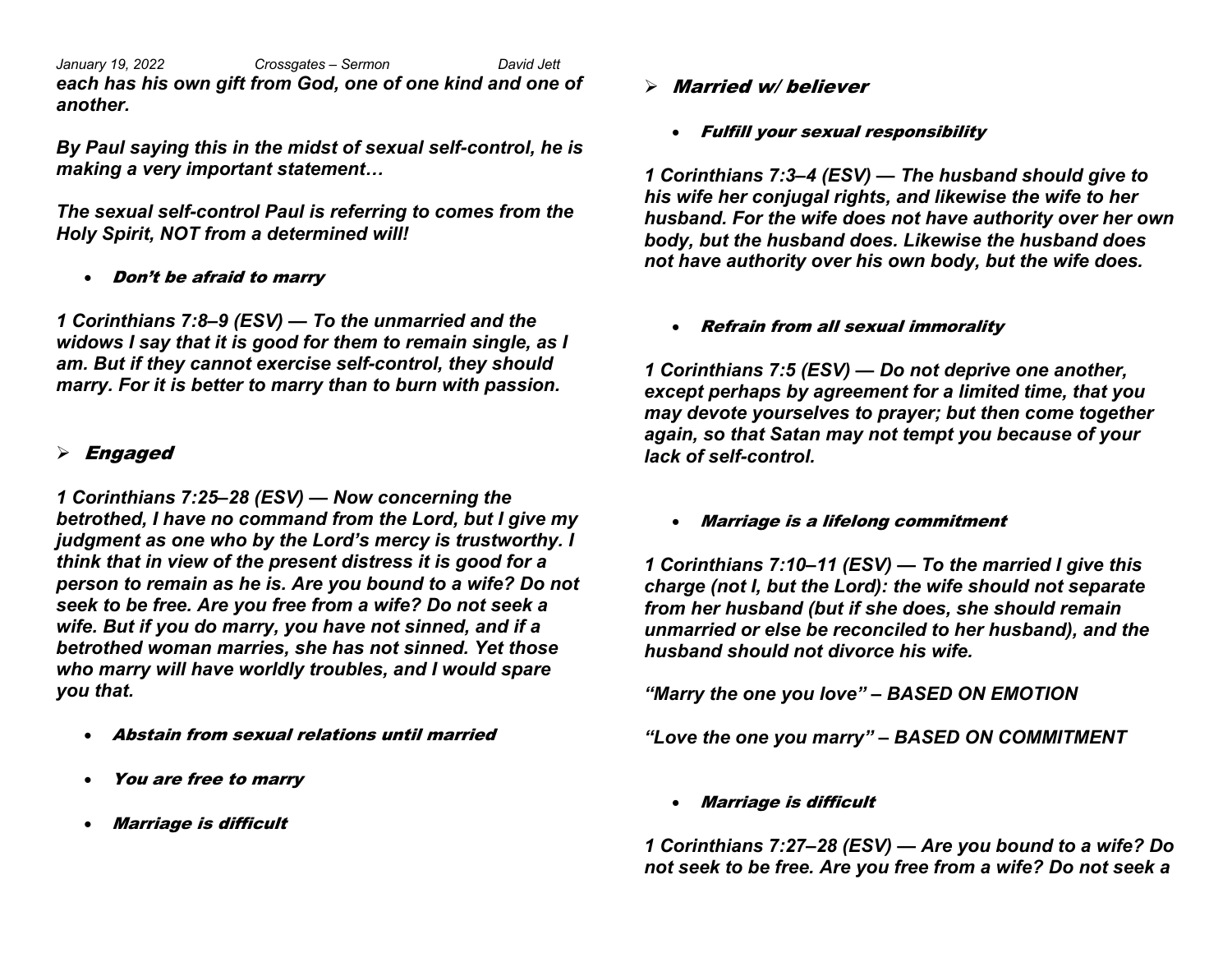*January 19, 2022 Crossgates – Sermon David Jett wife. But if you do marry, you have not sinned, and if a betrothed woman marries, she has not sinned. Yet those who marry will have worldly troubles, and I would spare you that.*

*1 Corinthians 7:32–35 (ESV) — I want you to be free from anxieties. The unmarried man is anxious about the things of the Lord, how to please the Lord. But the married man is anxious about worldly things, how to please his wife, and his interests are divided. And the unmarried or betrothed woman is anxious about the things of the Lord, how to be holy in body and spirit. But the married woman is anxious about worldly things, how to please her husband. I say this for your own benefit, not to lay any restraint upon you, but to promote good order and to secure your undivided devotion to the Lord.* 

#### $\triangleright$  Married w/unbeliever

*1 Corinthians 7:12–16 (ESV) — To the rest I say (I, not the Lord) that if any brother has a wife who is an unbeliever, and she consents to live with him, he should not divorce her. If any woman has a husband who is an unbeliever, and he consents to live with her, she should not divorce him. For the unbelieving husband is made holy because of his wife, and the unbelieving wife is made holy because of her husband. Otherwise your children would be unclean, but as it is, they are holy. But if the unbelieving partner separates, let it be so. In such cases the brother or sister is not enslaved. God has called you to peace. For how do you know, wife, whether you will save your husband? Or how do you know, husband, whether you will save your wife?*

• Your first priority is the Lord

• You have a missional opportunity

*1 Peter 3:1–2 (ESV) — Likewise, wives, be subject to your own husbands, so that even if some do not obey the word, they may be won without a word by the conduct of their wives, when they see your respectful and pure conduct.*

### Every departure from Biblical morality always leads to corruption and immorality